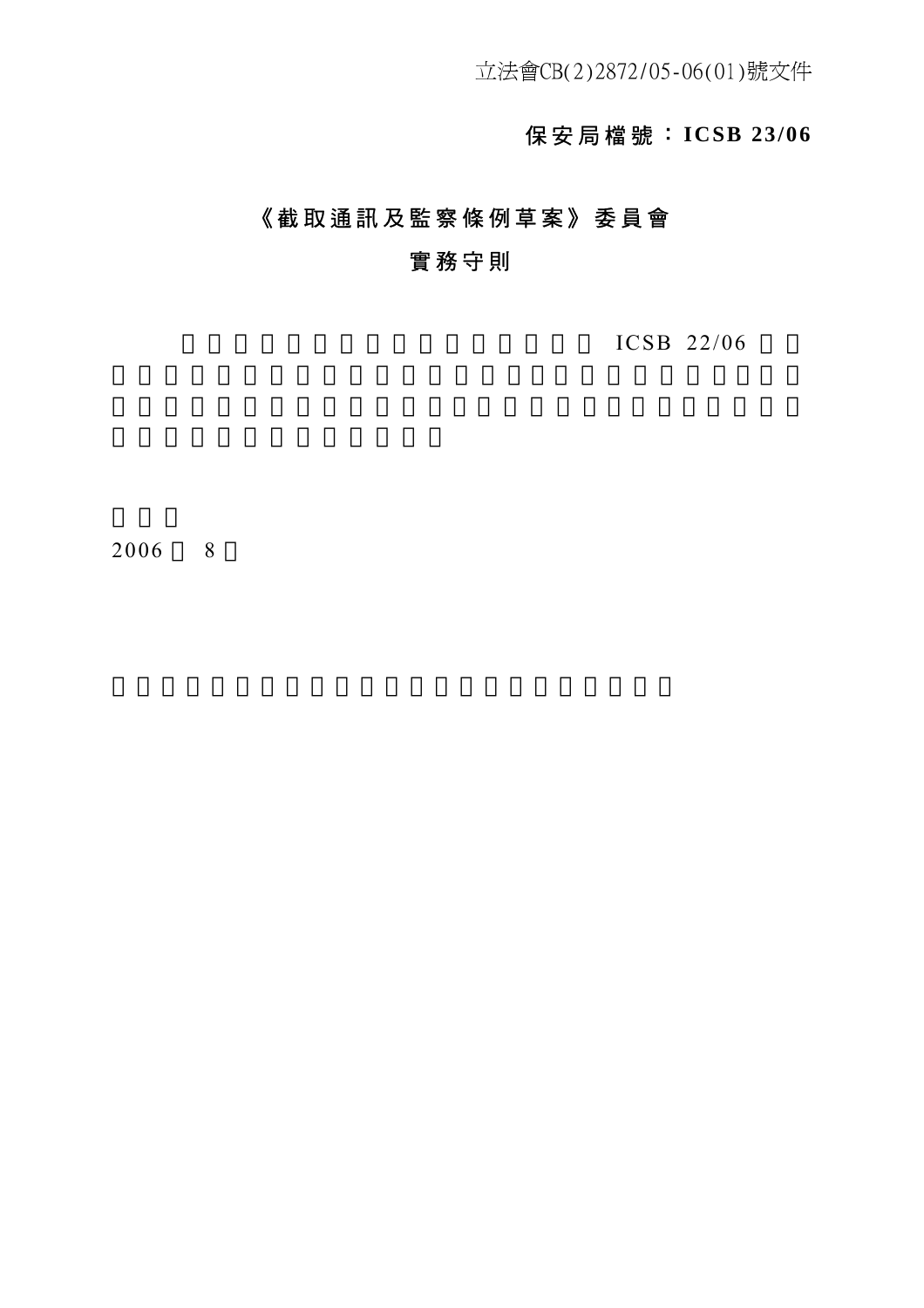#### **GENERAL**

 $\overline{a}$ 

\* \* \*

# **Balancing the "needs of public security or of investigation into criminal offences", and freedoms and rights.**

4. Article 30 of the Basic Law (BL 30) provides that –

*"[t]he freedom and privacy of communication of Hong Kong residents shall be protected by law. No department or individual may, on any grounds, infringe upon the freedom and privacy of communication of residents except that the relevant authorities may inspect communication in accordance with legal procedures to meet the needs of public security or of investigation into criminal offences."* 

5. Other provisions in Chapter III of the Basic Law protect other rights and freedoms. The underlying principle of the Ordinance is that any interference with any such rights and freedoms by the covert operations authorized and conducted under the Ordinance must be necessary for and proportionate to the purposes that such operations seek to achieve. These purposes are defined in Section 3 of the Ordinance<sup>3</sup>. For further guidance, see the section on Conditions for Issue, Renewal or Continuance of Prescribed Authorization below.

\* \* \*

<sup>3</sup> The Secretary for Security stated at the resumption of the second reading debate of the draft legislation that

*<sup>&</sup>quot;[law enforcement agencies would under no circumstances undertake surveillance activities for a political purpose.]"*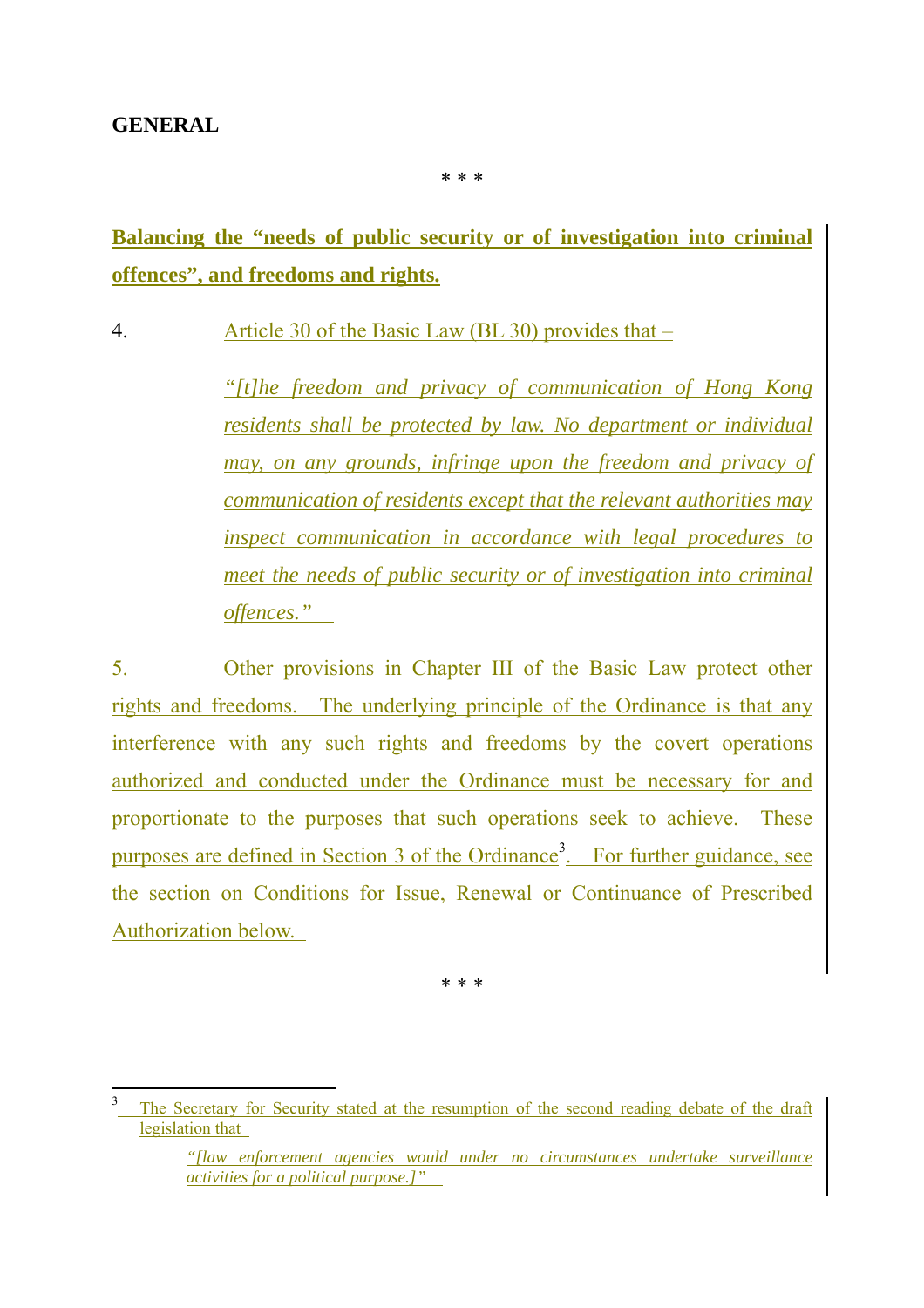#### **COVERT SURVEILLANCE**

\* \* \*

10.12. The term "private information" should be given a broad interpretation, covering any information about a person's private and family life, including his personal relationship with others, and— may include activities of a professional or business nature.

13. A person has a reasonable expectation of privacy if (a) he, by his conduct, has exhibited a subjective expectation of privacy, that is, he has shown that he seeks to preserve something as private; and (b) his subjective expectation of privacy is one that society is prepared to recognize as reasonable, that is, the expectation, viewed objectively, is justifiable under the circumstances.The test for determining whether a person is entitled to a "reasonable expectation of privacy" has two prongs. The first one is whether the person's conduct will exhibit a subjective expectation of privacy. The second is whether the person's subjective expectation of privacy is one that society is willing to recognize as reasonable<sup>5</sup> An individual does not have a subjective expectation of privacy if he has been put on notice that his activities in a specified area would be watched by others for a legitimate purpose

\* \* \*

15. The following provides further guidance in respect of covert surveillance with listening devices and optical surveillance devices.

#### **Aural surveillance**

16. With regard to covert surveillance using a listening device, one of the factors that may be relevant in determining whether there is a reasonable

 $\frac{1}{5}$  See the Hong Kong Law Reform Commission (LRC) Report on Civil Liability for Invasion of Privacy (2004), para. 6.26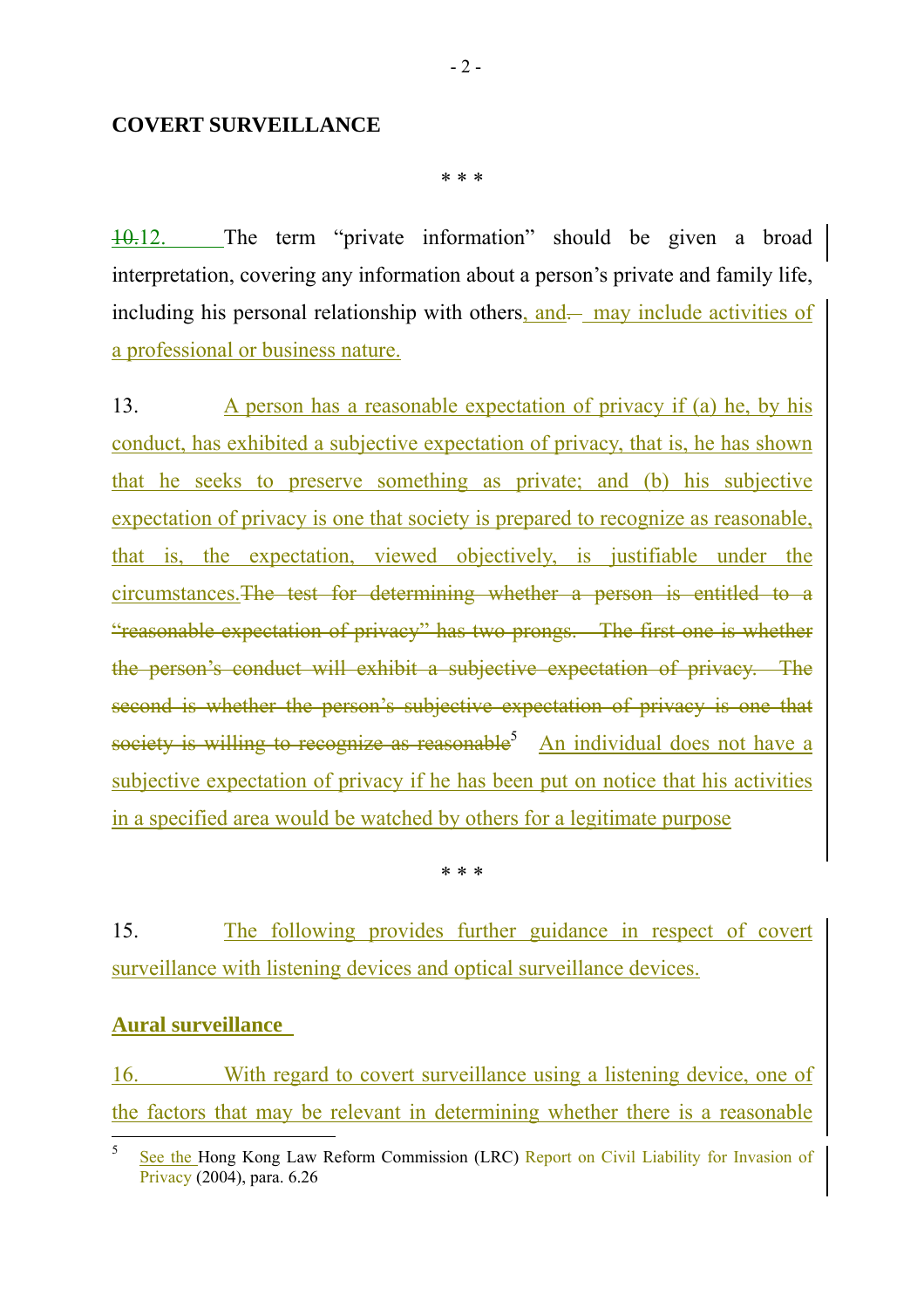expectation of privacy in respect of a communication is whether the communication would be audible to someone who is not a party to such communication, such as a passer-by, without the use of a sense-enhancing device. If not, the parties may reasonably expect privacy in their communication.

17. A person may reasonably expect that his communications would not be listened to or recorded by persons other than persons who could hear the communications without the aid of a device. This is the case whether the communications take place in a public place or private premises. It should be noted that the expectation to be free from aural surveillance is distinct from the expectation to be free from optical surveillance. A person can be visible to the public without forfeiting his right to the privacy of his communications. Persons having dinner in a restaurant with no one else sitting or standing nearby have a reasonable expectation of privacy in relation to their conversations if the conversations are not audible to other persons without the aid of a listening device, even though the restaurant is a public place.

18. Conversely, a person speaking loudly from private premises may not have a reasonable expectation of privacy in respect of the words spoken, if these words can be heard without the aid of a device by persons outside the premises.

19. In considering whether a proposed surveillance operation with listening device would intrude into the subject's reasonable expectation of privacy and require authorization under the Ordinance, officers should consider carefully the circumstances of the operation, taking into account the factors in paragraph 14 above. Officers should only decide that the operation does not require authorization under the Ordinance if it is clear that the operation would not intrude into the subject's reasonable expectation of privacy throughout the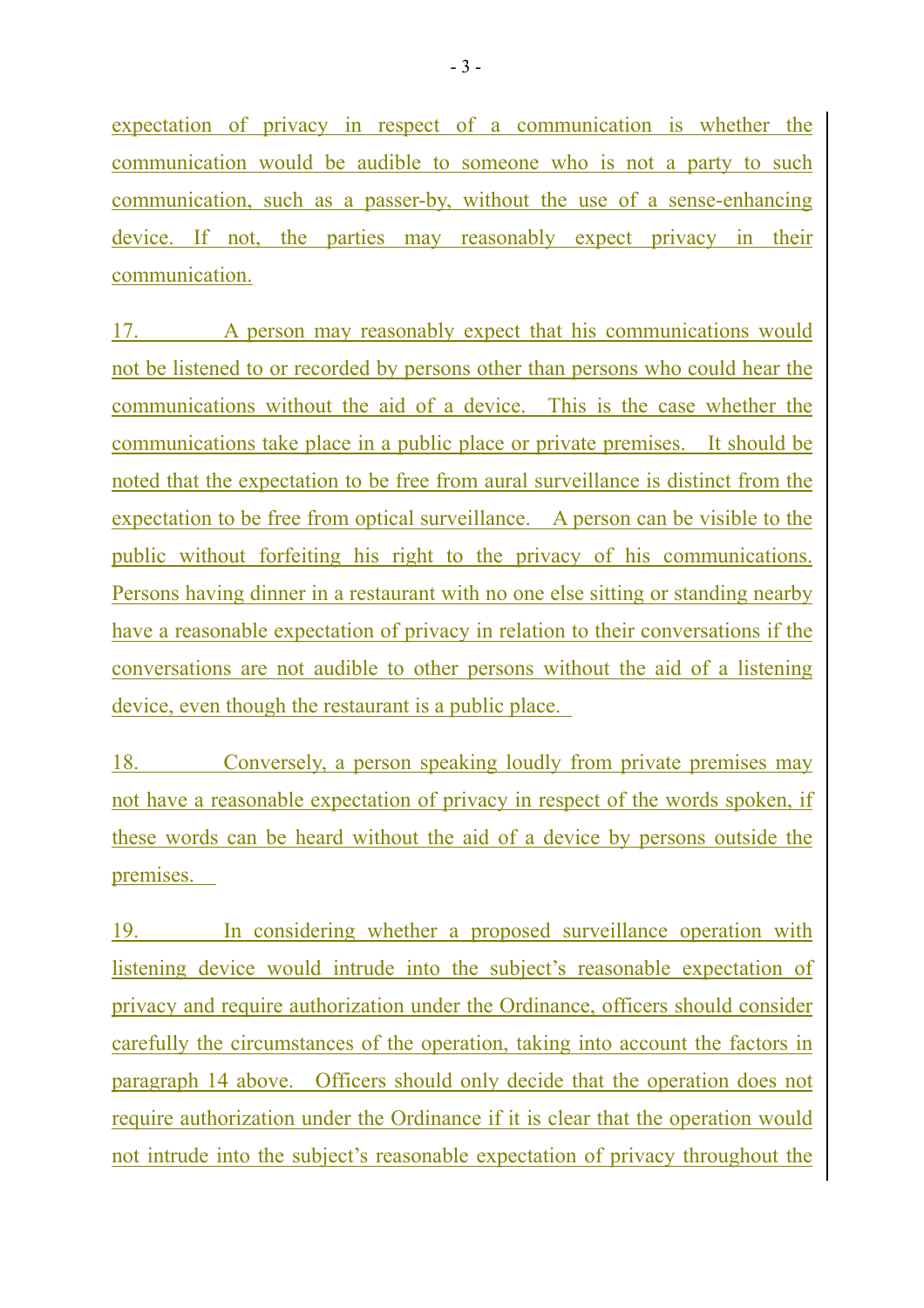operation. This would cover the case, for example, of a person making a public speech in a public place, if the operation only seeks to monitor or record that public speech. Conversely, if the operation is also designed to capture that speaker's conversations with fellow speakers at the backstage which is outside the hearing range of the audience, that part of the operation may intrude into the reasonable expectation of privacy of the speakers.

### **Optical surveillance**

20. One of the factors that may be relevant in determining whether the subject has a reasonable expectation of privacy with respect to covert surveillance carried out with the use of an optical surveillance device is whether the subject's activities in question would be visible to other persons such as passers-by, without the use of a sense-enhancing device.

21. Accordingly, a person does not normally have a reasonable expectation of privacy in respect of optical surveillance when he is in an area open to the view of the general public. More specifically, under Section 2 (2) of the Ordinance, *"a person is not regarded as being entitled to a reasonable expectation of privacy ... in relation to any activity carried out by him in a public place …."*.

22. In general, a person is likely to have a reasonable expectation of privacy if he has secluded himself in private premises, such as his home or office. However, where the individual is in plain view (for example, he is right before an open window) and is visible to the naked eye of passers-by, an officer may observe the individual's activities without infringing on his privacy, whether the observation is done with the naked eye or an ordinary binocular. However, an individual standing before an open window would not be visible to the naked eye if, for example, he is at the top levels of a high-rise building or facing the open sea. In such circumstances, that individual would have a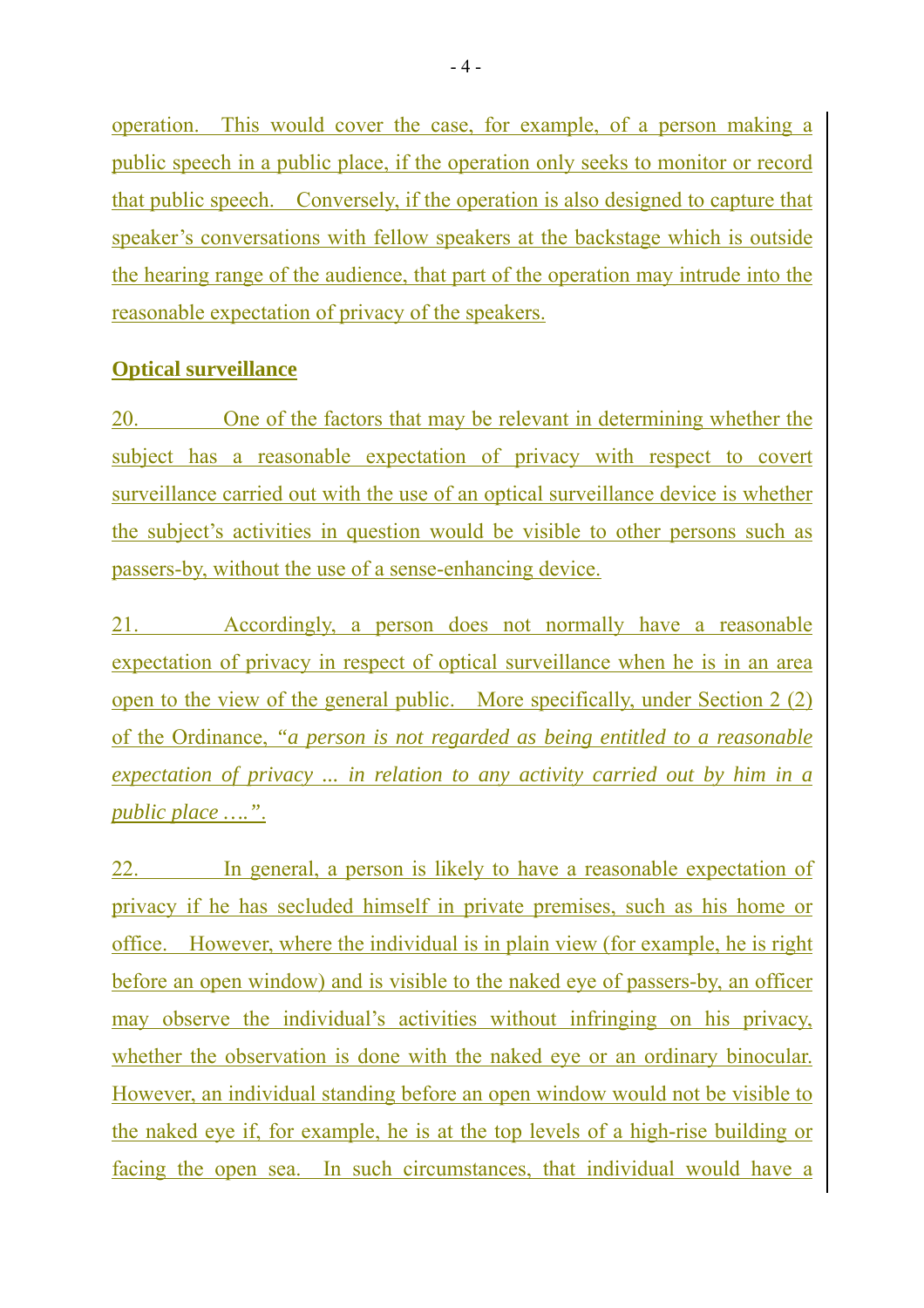reasonable expectation to be free from being observed by others with their naked eyes. If an operation aims to observe or record that individual's activities using a sense-enhancing device (e.g. a long-range electronic optical surveillance device), it may intrude into his reasonable expectation of privacy.

23. As noted in paragraph 19 above in relation to listening devices, officers formulating a proposed operation with optical device should think through the circumstances of the operation, taking into account the factors in paragraph 14 above. Bearing in mind that an individual's reasonable expectation to be free from optical surveillance may change with changes in circumstances as discussed in paragraph 22 above, officers should only decide that the operation does not require authorization under the Ordinance if it is clear that the operation would not intrude into the subject's reasonable expectation of privacy throughout the operation.

\* \* \*

13.26. Under the Ordinance, The the term "public place" is defined to mean any premises which are a public place as defined has the same meaning as that in section  $2(1)$  of the Summary Offences Ordinance (Cap. 228), but does not include any such premises that are intended for use by members of the public as a lavatory or as a place for taking a bath or changing clothes. According to section 2(1) of Cap. 228, *"public place includes all piers, thoroughfares, streets, roads, lanes, alleys, courts, squares, archways, waterways, passages, paths, ways and places to which the public have access either continuously or periodically, whether the same are the property of the Government or of private persons."* Section 2(2) of Cap. 228 further provides that *"(w)here no specific description is given of the ownership of any property, the word 'property' shall be taken to apply to all such property of the kinds specified, whether owned by the Government, by a public department or by a*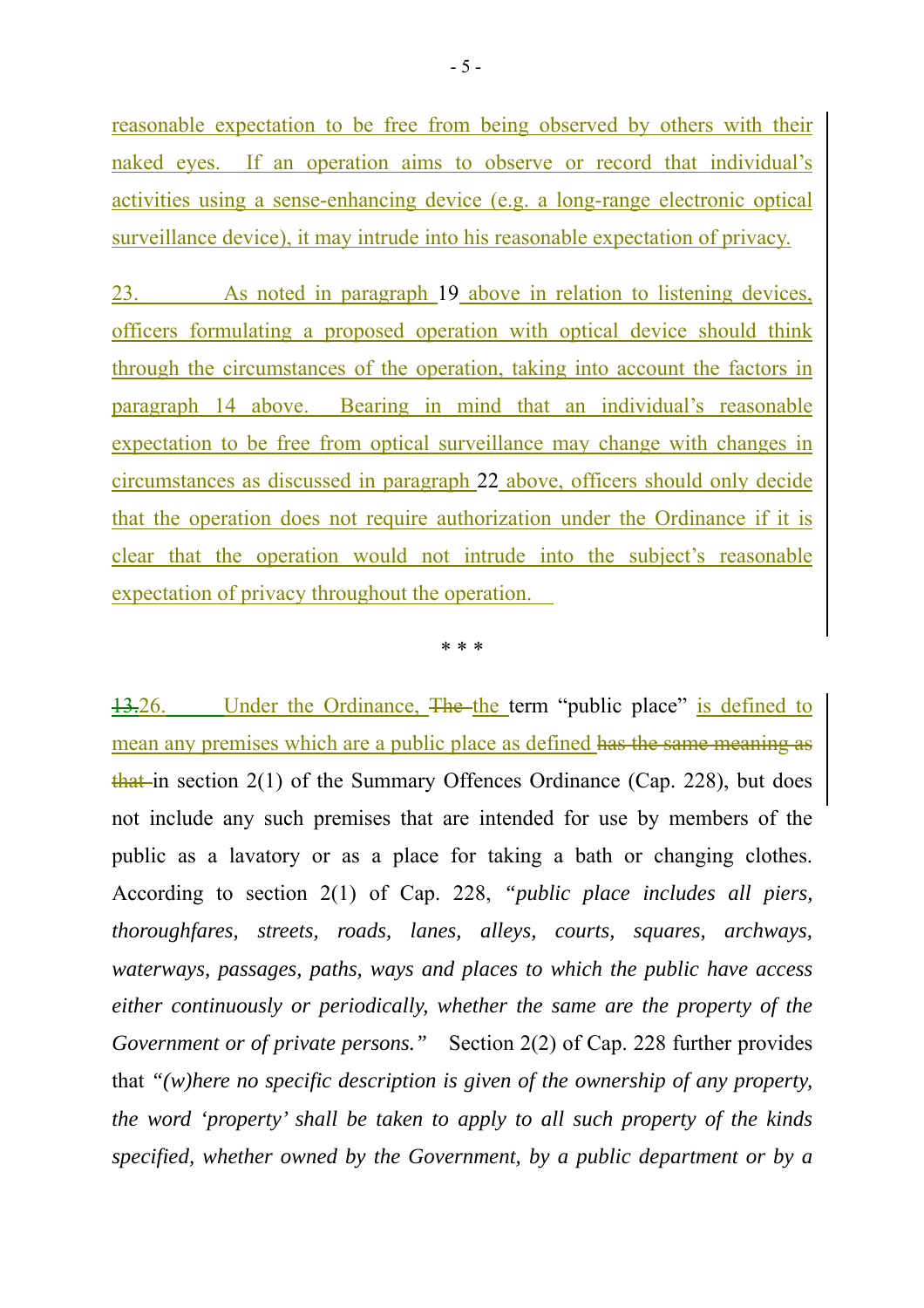*private person.*" Since "pPremises" is defined in the Ordinance to include any conveyance, under the Ordinance and hence "public place" may also includes a means of transport made available to the public.<sup>7</sup>

\* \* \*

#### **PRESCRIBED AUTHORIZATIONS**

\* \* \*

#### **Conditions for Issue, Renewal or Continuance of Prescribed Authorization**

\* \* \*

23.36. Section 2(1) defines the term "serious crime". In relation to interception, serious crime means any offence punishable by a maximum sentence of not less than 7 years' imprisonment. In respect of covert surveillance, serious crime means any offence punishable by a maximum sentence of not less than 3 years' imprisonment or a fine of not less than HK\$1,000,000. The serious crime threshold is no more than an initial screen. Officers must be satisfied that the conditions in section 3 are met in the circumstances of the case regarding the particular serious crime before submitting an application. It should be noted that the word "particular" in Section 3 and relevant provisions in the Ordinance seeks to make clear that any application for authorization must specify a "particular" serious crime or threat to public security.

37. The determination of what constitutes a threat to Hong Kong's

<sup>&</sup>lt;sup>7</sup> Examples of "public places" under Cap. 228 are: (a) the pedestrian walkway inside the commercial complex on the ground floor of Tai On Building at Sai Wai Ho (*HKSAR v* (*Choi Chau*) *Cheung)*; (b) the podium at the Golden Bauhinia Square outside the HK Convention and Exhibition Centre (*HKSAR v Lau San Ching* [2003] 2 HKC 378). Where the public may have access to the common area of a public housing estate and use it as a thoroughfare, the area would fall within the definition of "public place" under Cap 228. However, the common parts of a building would not be considered as a public place if access is restricted to the occupiers and their licensees or invitees.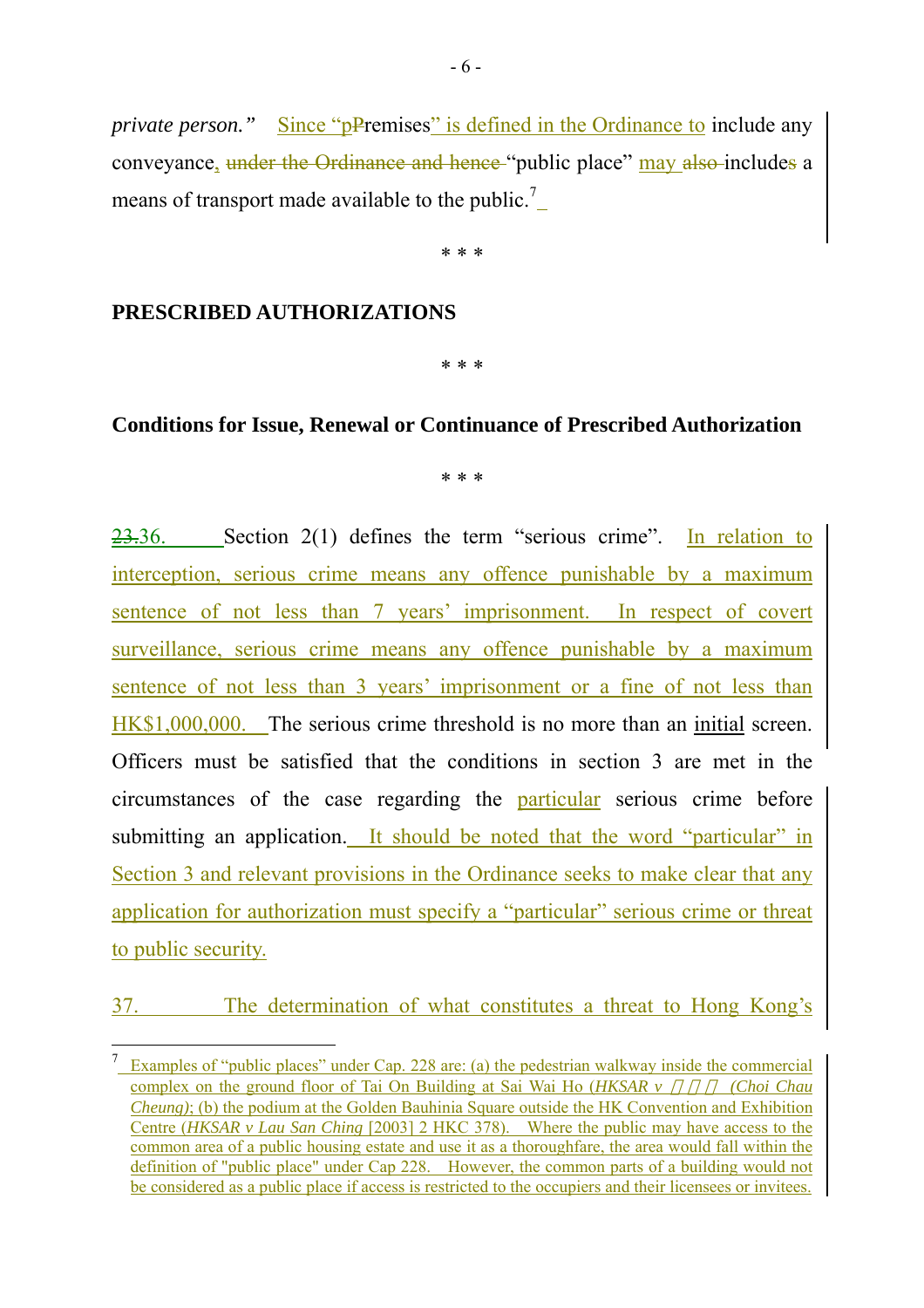public security is highly fact-based. Possible examples of such threats include activities connected with the illicit trafficking of weapons of mass destruction, terrorism related activities, human trafficking, etc. Schedule 3 of the Ordinance requires An assessment of the impact of a particular threat to public security should include an assessment of the impact, both direct and indirect, of the threat to the security of Hong Kong, the residents of Hong Kong, or other persons in Hong Kong for applications on grounds of public security. In connection with "indirect impact", this is a recognition of the fact that a threat to Hong Kong's public security need not be direct, and may be grounded in events which are distant but may indirectly harm Hong Kong's public security. It is the general understanding of the international community that the security of a jurisdiction may depend on the security of other jurisdictions. Advocacy, protest or dissent (whether in furtherance of a political or social objective or otherwise), unless likely to be carried on by violent means, is *not* of itself regarded as a threat to public security<sup>9</sup>. Grounds for believing that violent means are likely must be included in an application involving such activities.

38. The key concept underlying section 3 is the necessity and proportionality tests, which the various provisions in the section seek to embody<sup>10</sup>. In determining whether the operation is necessary and proportionate, the department has to:

> (a) balance the immediacy and gravity of the particular serious crime or threat and the likely value and relevance of the information likely to be obtained against the intrusiveness of

 $\overline{a}$ 

<sup>9</sup> Any applications for authorization must comply with the following statement made by the Secretary for Security during the Second Reading of the Bill –

*<sup>&</sup>quot;[interception of communications and covert surveillance operations would not be carried out for offences that are yet to be created under Article 23 of the Basic Law]."*

<sup>10</sup> Paragraphs 3.21 and 3.22 of the LRC Report on *Privacy: the Regulation of Covert Surveillance* elaborate on the proportionality test, the key points of which have been reflected in the provisions of Section 3 of the Ordinance. Officers may wish to refer to the Report for further reference.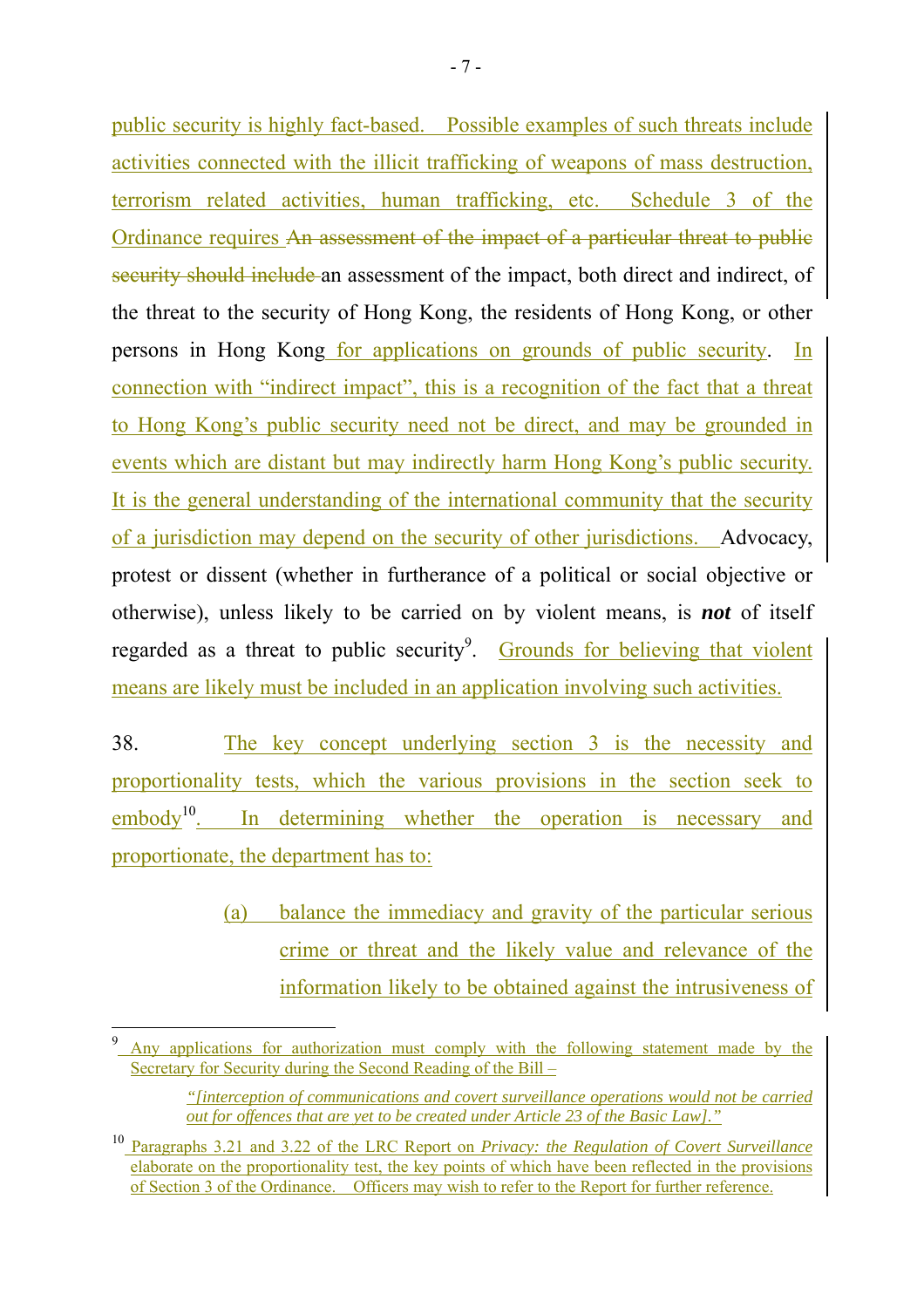the operation;

- (b) consider whether other less intrusive means are available; and
- (c) consider other matters that are relevant in the circumstances.

39. The proportionality test involves balancing the intrusiveness of the operation on the subject and others who may be affected by it against the need for the operation. The operation will not be proportionate if it is excessive in the circumstances of the case or if the information could reasonably be obtained by other less intrusive means.

25.40. Whenever possible, a less intrusive means should be used instead for example, if the same objective can be achieved by a Type 2 surveillance instead of a Type 1 surveillance, or by overt means such as search warrants or court orders, the Type 2 surveillance or overt means respectively should be used as they are generally less intrusive to privacy.

41. An application for interception or covert surveillance which is likely to result in the acquisition of information subject to LPP should only be made in exceptional circumstances with full justifications. Full regard should be paid to the particular proportionality issues that such an operation would raise. The application must include an assessment of how likely it is that such privileged information will be obtained. For more details about the measures that should be put in place to protect such privileged information, see the section on "Protection of LPP information" below.

\* \* \*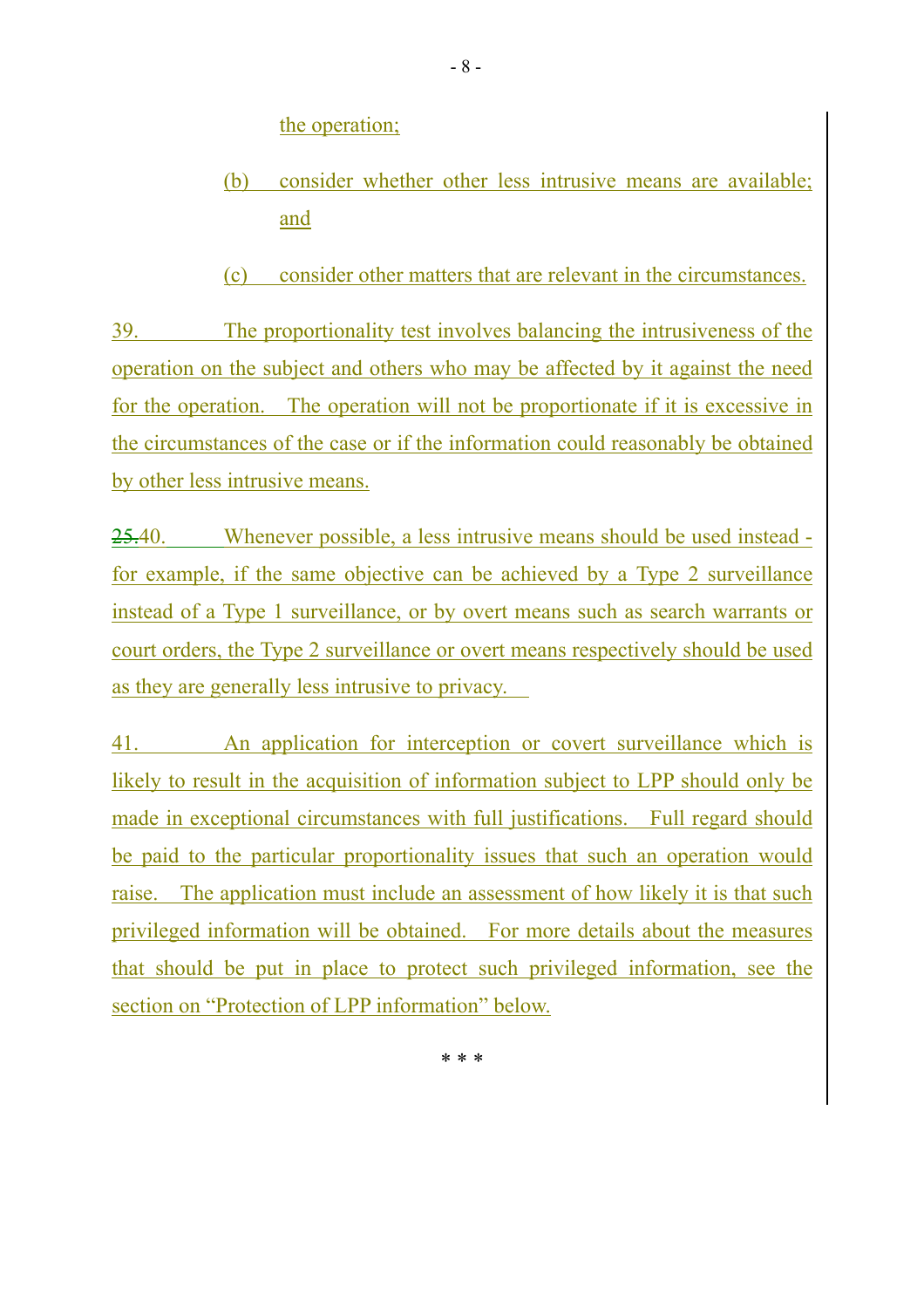#### **APPLICATION PROCEDURES**

#### **General Rules**

\* \* \*

28.45. Apart from the information required to be provided under the Ordinance, all information known to the applicant that is relevant to the determination of an application should be provided in the affidavit or affirmation for the relevant authority to make a balanced decisionif there is any other information that the applicants consider to be likely to affect the determination, it should be included in the affidavit / affirmation or statement in writing (as the case may be) as well. Where the particulars of previous applications are required to be provided, the determinations made in respect of such applications should also be included. The information provided should be sufficiently detailed to facilitate consideration on the basis of the written submission alone, if the relevant authority so decides. All applications except oral applications should be made in writing, and should be signed by the applicant. In this connection, officers are reminded that in no case should they wilfully making a false affidavit, affirmation or statement, as well as providing misleading information which is material (i.e. of a kind which might affect the decision). Such conduct is a criminal offence, and an authorization obtained on the basis of such false information could be determined to be invalid and any operation based on the authorization could be determined to have been conducted without the authority of an authorization (see paragraph 141 below).

\* \* \*

50. For the same investigation or operation, a single application may cover more than one subject. This is possible if the individuals concerned are involved in the same crime or threat and it is necessary to monitor their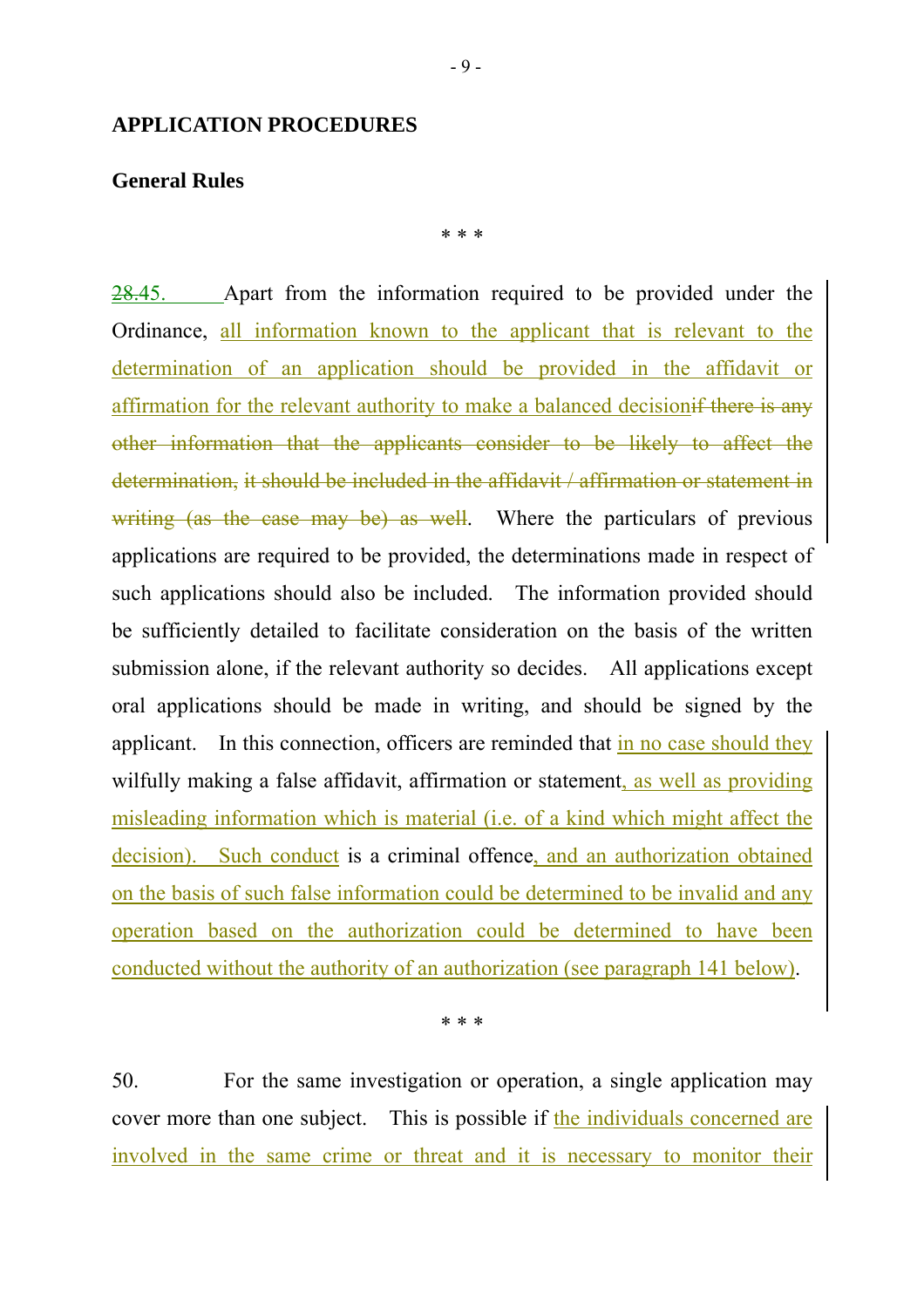communications or activities during the same period of time.the need to make an application on the same investigation or operation covering the various subjects arises at the same time. In applying for authorization covering such specified subjects, the applicant should make an assessment on the proportionality and necessity tests having regard to the case of each of these subjects. However, separate applications may also be made at different times for the same case during its investigation or operation to take into account developments, for example, the identification of another suspect. A separate application should be made for different investigations or operations.

#### **Issue of Judge's Authorizations**

\* \* \*

#### Determination of Application for Judge's Authorization by the Panel Judge

 $37.54$ . The panel judge will deliver in writing his determination<sup>11</sup>, and will return the determination and the certified copy of the application, the affidavit / affirmation and other supporting documents submitted with the application to the applicant.

\* \* \*

#### **Issue of Executive Authorizations**

\* \* \*

Application for Issue of Executive Authorization

\* \* \*

 $11$ 11 The panel judge may consider the application in such manner as he considers appropriate. Where the panel judge decides to hold a hearing in respect of the application, it will be held in private and the panel judge may will arrange for the hearing to be audio-taped, or will record the information in writing. The officer should also make a note of the hearing to record the directives given by the panel judge or conditions imposed under the authorization. -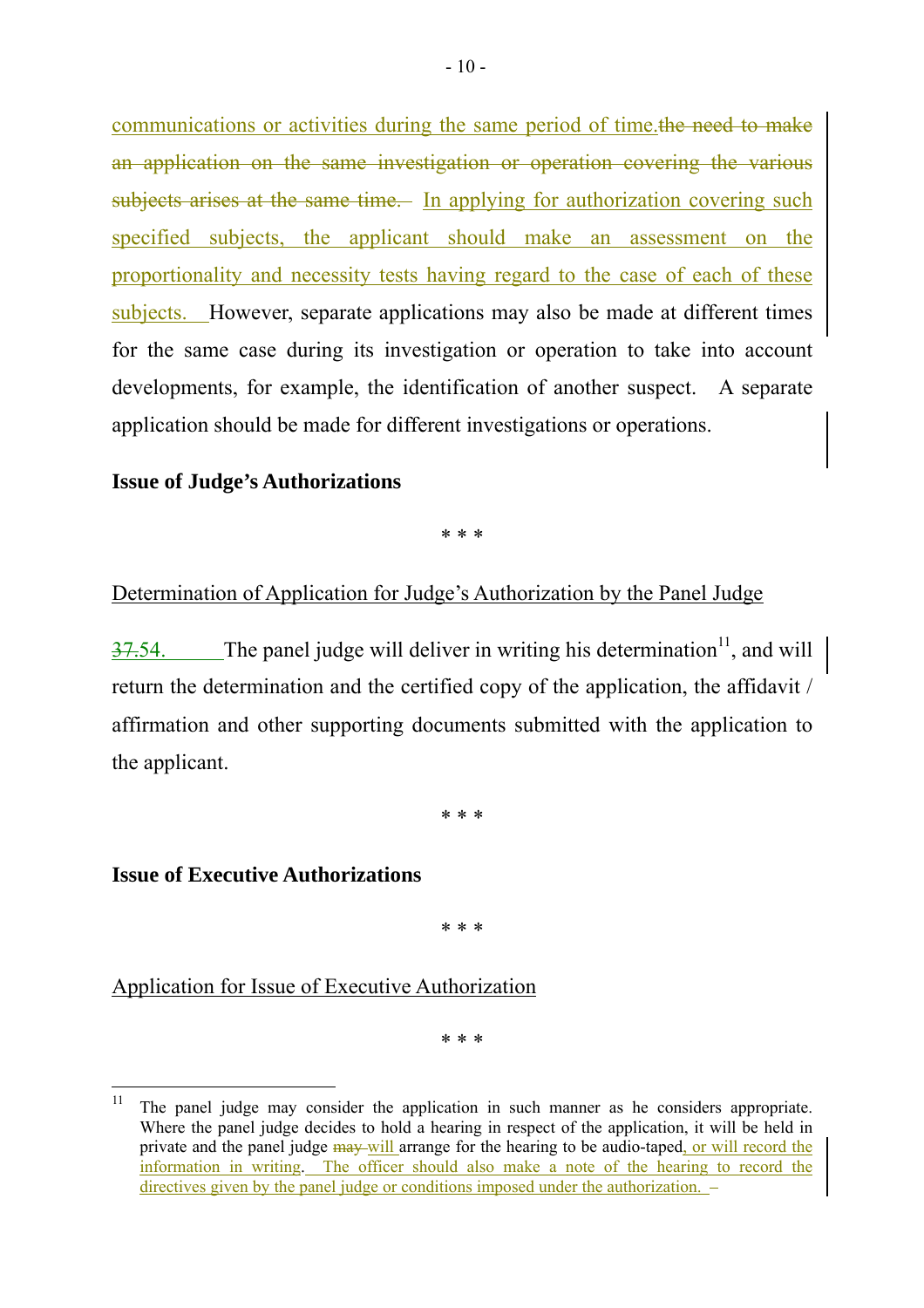49.66. Should the case involve participant monitoring in Type 2 surveillance, the consent of the participating party should be obtained prior to the operation taking place, which, where practicable and without causing risks to the safety of the person concerned or prejudicing the operation, should be in written form unless the person is an officer of the department, and this should be so indicated in making the application.

\* \* \*

#### **Oral Applications**

\* \* \*

#### Oral Application for Prescribed Authorizations

73.90. An application for the issue or renewal of a prescribed authorization provided under the Ordinance may be made orally, if the applicant considers that it is not reasonably practicable, having regard to all the circumstances of the case, to make the application in accordance with the relevant written application provisions, but it is still practicable to submit the application to the same relevant authority as for a written application. For example, in an urgent case involving serious bodily harm, although it is not possible to have the supporting affidavit / affirmation in writing to be prepared, it may still be practicable for an applicant officer to appear before a panel judge to apply make an oral application for an authorization to carry out interception. Another example is where the written statement  $\frac{m}{w}$  havehas been prepared, the applicant cannot appear before the authorizing officer in person due to, say, very adverse weather conditions or bad road conditions but may only contact him by telephone due to, say, very adverse weather conditions or bad road conditions. An oral application would be justified if the operation is time-critical and cannot wait until the weather or road conditions return to normal. Also, if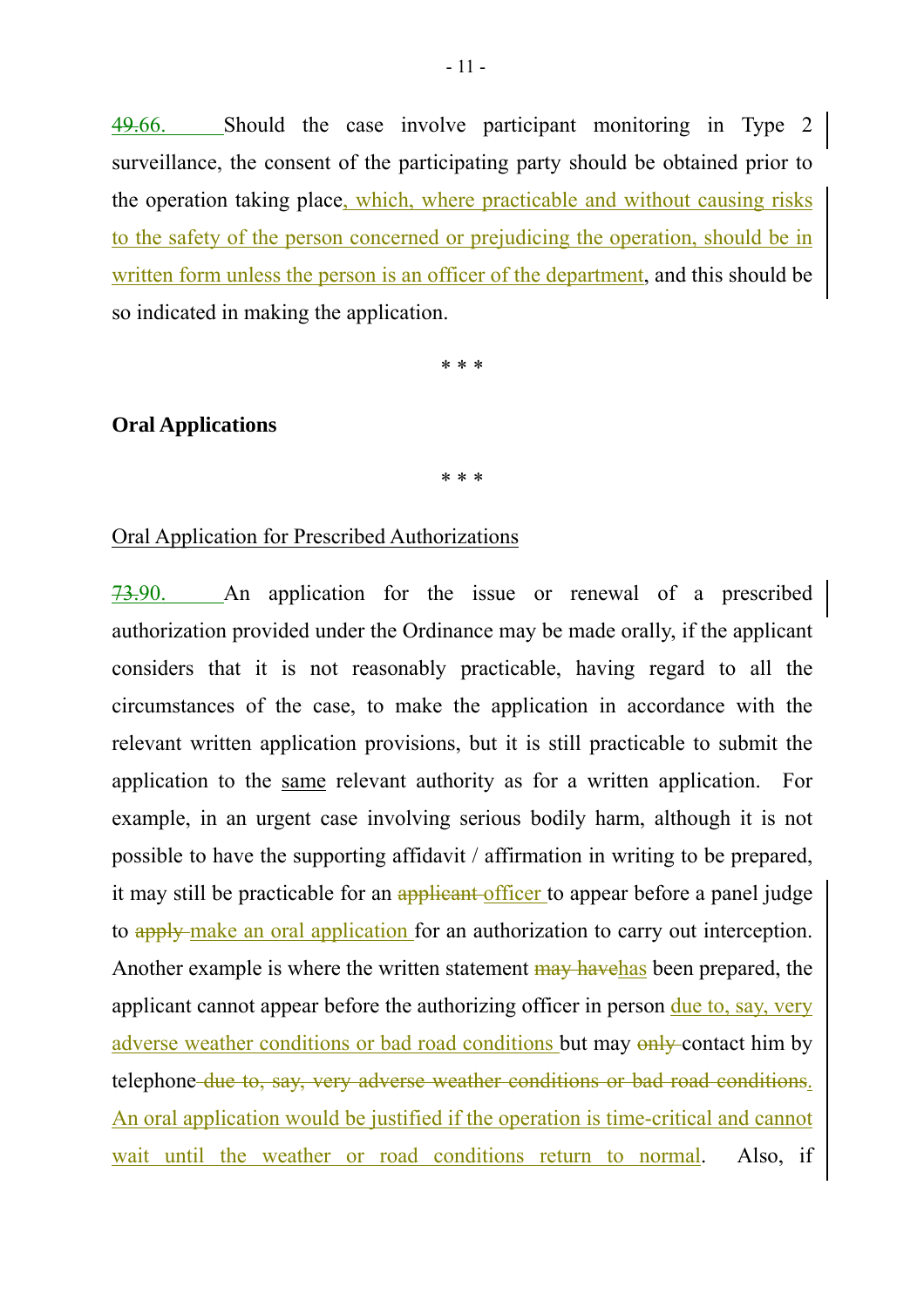arrangements have to be made for the applicant to take part in a participant monitoring Type 2 surveillance operation that will take place has to be carried out very soon <u>due to the urgency of the case</u>, an oral application may be made.

74.91. The oral application procedures under the Ordinance should only be resorted to in exceptional circumstances cater for special circumstancesand in time-critical cases where the normal written application procedures cannot be followed. They should only be resorted to in exceptional circumstances.

\* \* \*

77.94. Panel judges will audio-record the proceedings of oral applications made to them, or, in cases where recording is not practicable, make a written record of the applications. The applicant should also make a note of the proceedings. For executive authorizations and emergency authorizations, the authorizing officer should make a written record of the oral application and his determination with sufficient details to enable checking against the confirmation application.

Application for Confirmation of Prescribed Authorization or Renewal Issued or Granted upon Oral Application

\* \* \*

79.96. The application should shall be made in writing and should shall be supported by the documents set out in section 26(2) of the Ordinance. Apart from a record in writing containing all the information that should –have been provided to the relevant authority in writing under the application –form, it should also include an affidavit / affirmation or statement in writing (as the case may be) which is to verify all information provided orally during the initial oral application, as well as a record in writing setting out the determination delivered orally in respect of the initial oral application. In case of any discrepancy in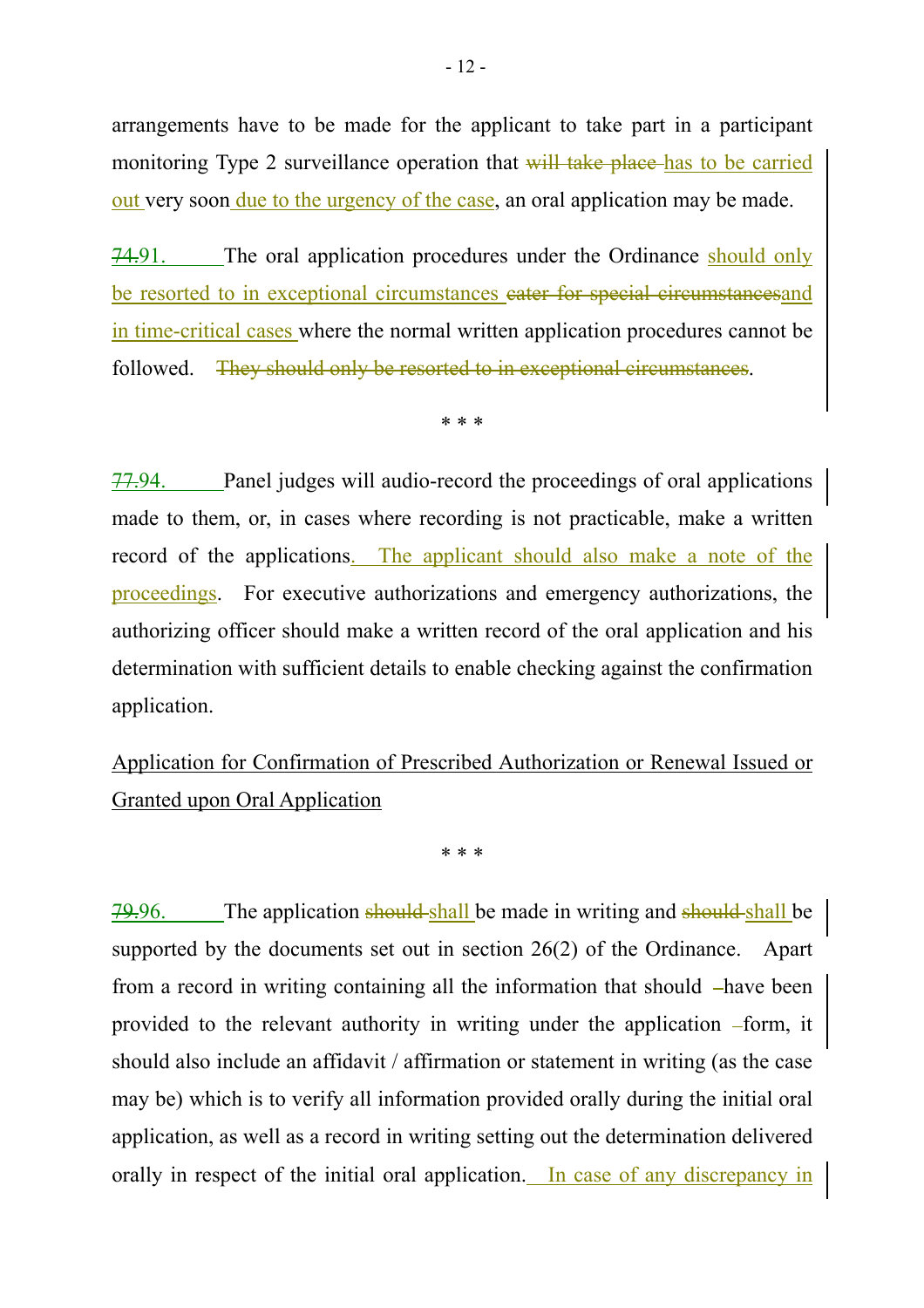the records made by the relevant authority and the applicant, the decision as to which version to adopt would rest with the relevant authority.

\* \* \*

Secretary for Security August 2006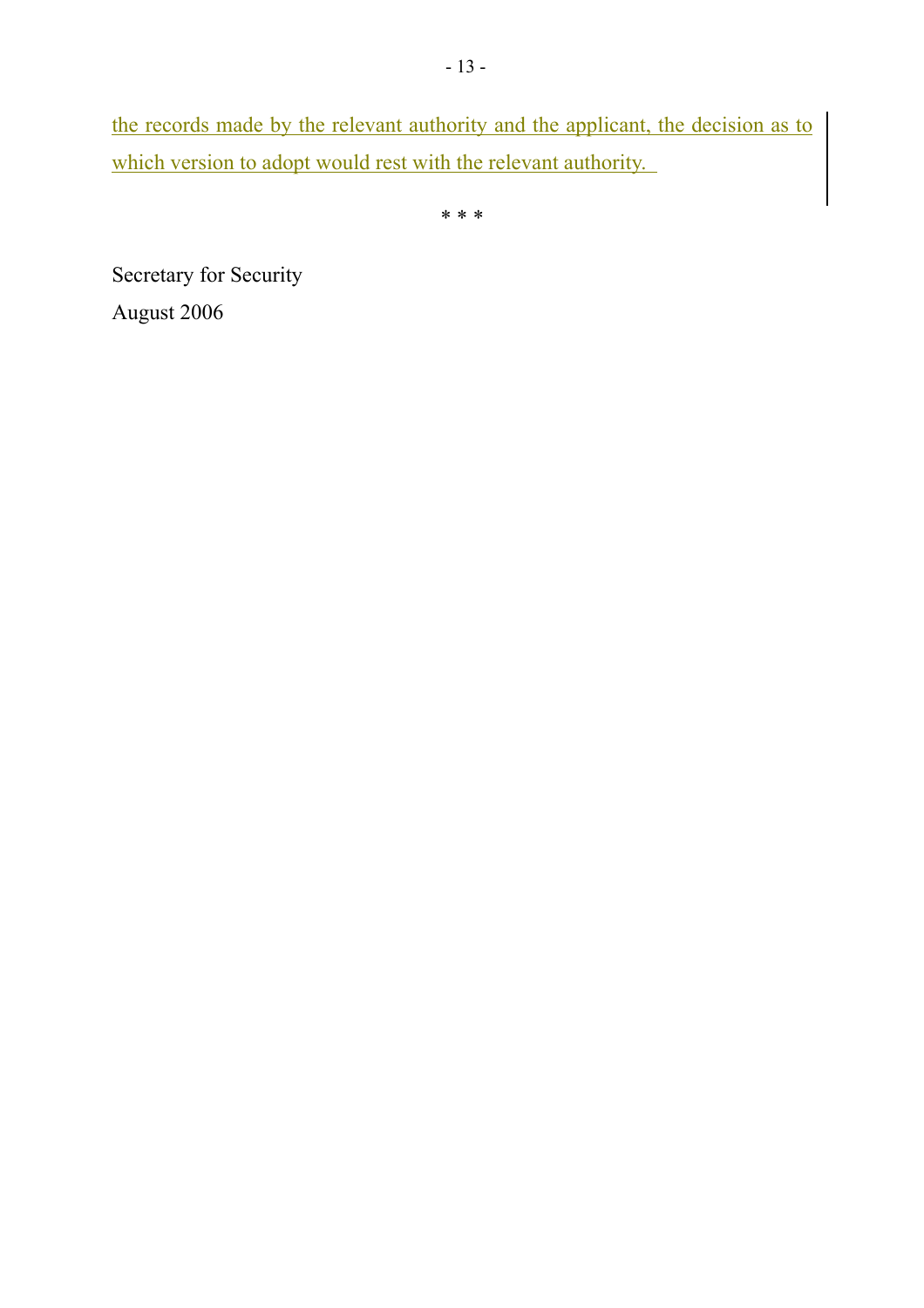# INTERCEPTION OF COMMUNICATIONS AND SURVEILLANCE ORDINANCE

(Chapter XXX)

(Section  $8(1)$ )

# APPLICATION FOR AN AUTHORIZATION FOR INTERCEPTION / TYPE 1 SURVEILLANCE\*

This is an application under section  $8(1)$  of the Interception of Communications and Surveillance Ordinance, Cap. for the issue of an authorization for the interception of a communication transmitted by post / a telecommunications system / Type 1 Surveillance<sup>\*</sup> to be carried out by or on behalf of any of the officers of the [insert name of department] (the Department).

This application is made by [name, rank and post] of the Department.

This application is supported by an affidavit / affirmation<sup>\*</sup> of the applicant.

Dated this day of

Delete as appropriate.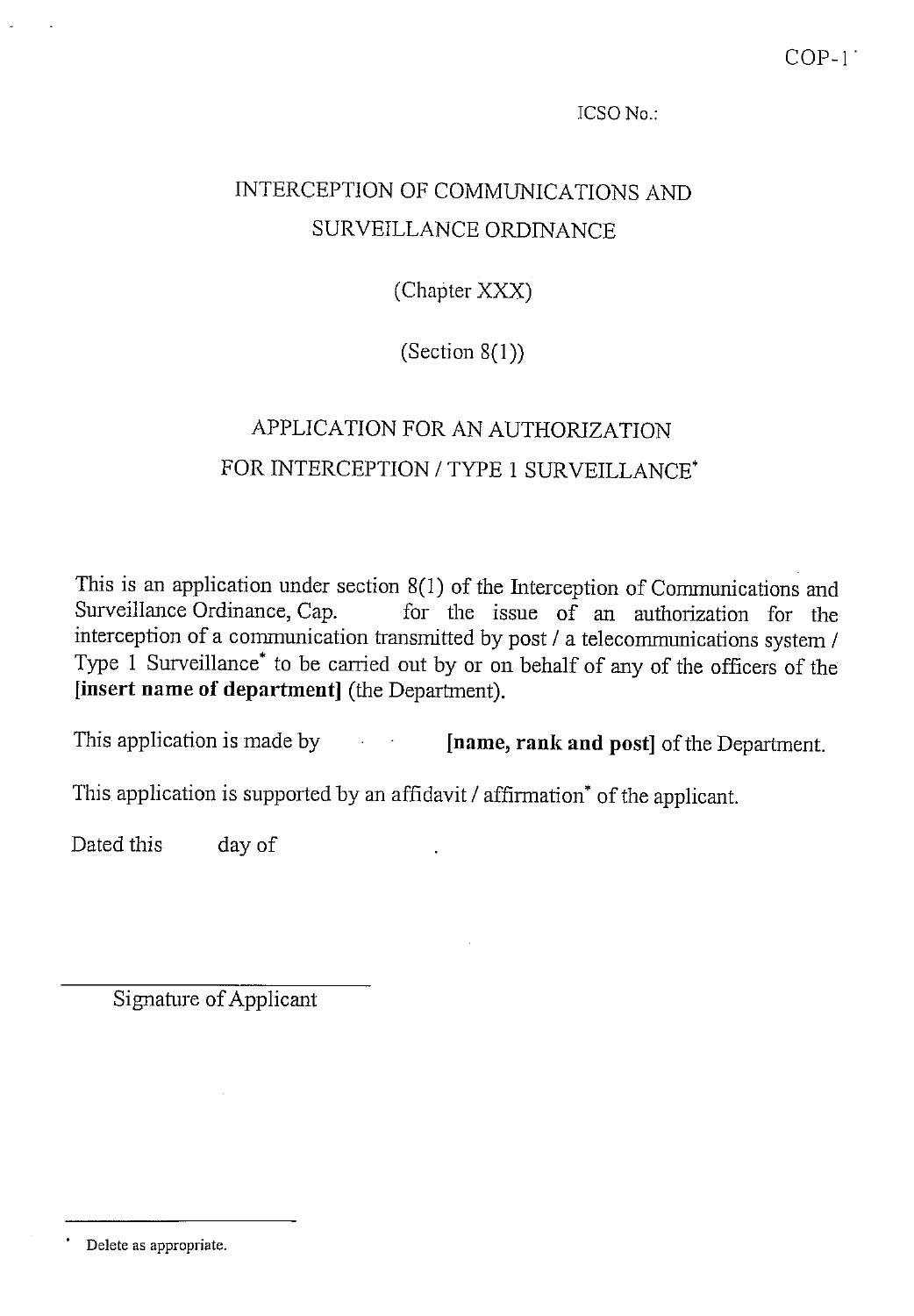## **INTERCEPTION OF COMMUNICATIONS AND** SURVEILLANCE ORDINANCE

(Chapter XXX)

(Section  $11(1)$ )

# APPLICATION FOR RENEWAL OF AN AUTHORIZATION FOR INTERCEPTION / TYPE 1 SURVEILLANCE\*

This is an application under section  $11(1)$  of the Interception of Communications and for the renewal of an authorization for the Surveillance Ordinance, Cap. interception of a communication transmitted by post / a telecommunications system / Type  $1$  surveillance<sup>\*</sup> to be carried out by or on behalf of any of the officers of the **Sinsert name of department** (the Department).

The authorization for which renewal is sought is ICSO No. issued by [name of panel judge] J on day of (the authorization).

This application is made by

**[name, rank and post]** of the Department.

This application is supported by an affidavit / affirmation<sup>\*</sup> of the applicant, a copy of the authorization sought to be renewed and a copy of all affidavit/s<sup>\*</sup> / affirmation/s<sup>\*</sup> that was / were<sup>\*</sup> provided for the issue of that authorization / and renewal/s<sup>\*</sup> of that authorization<sup>\*</sup>.

Dated this day of

Delete as appropriate.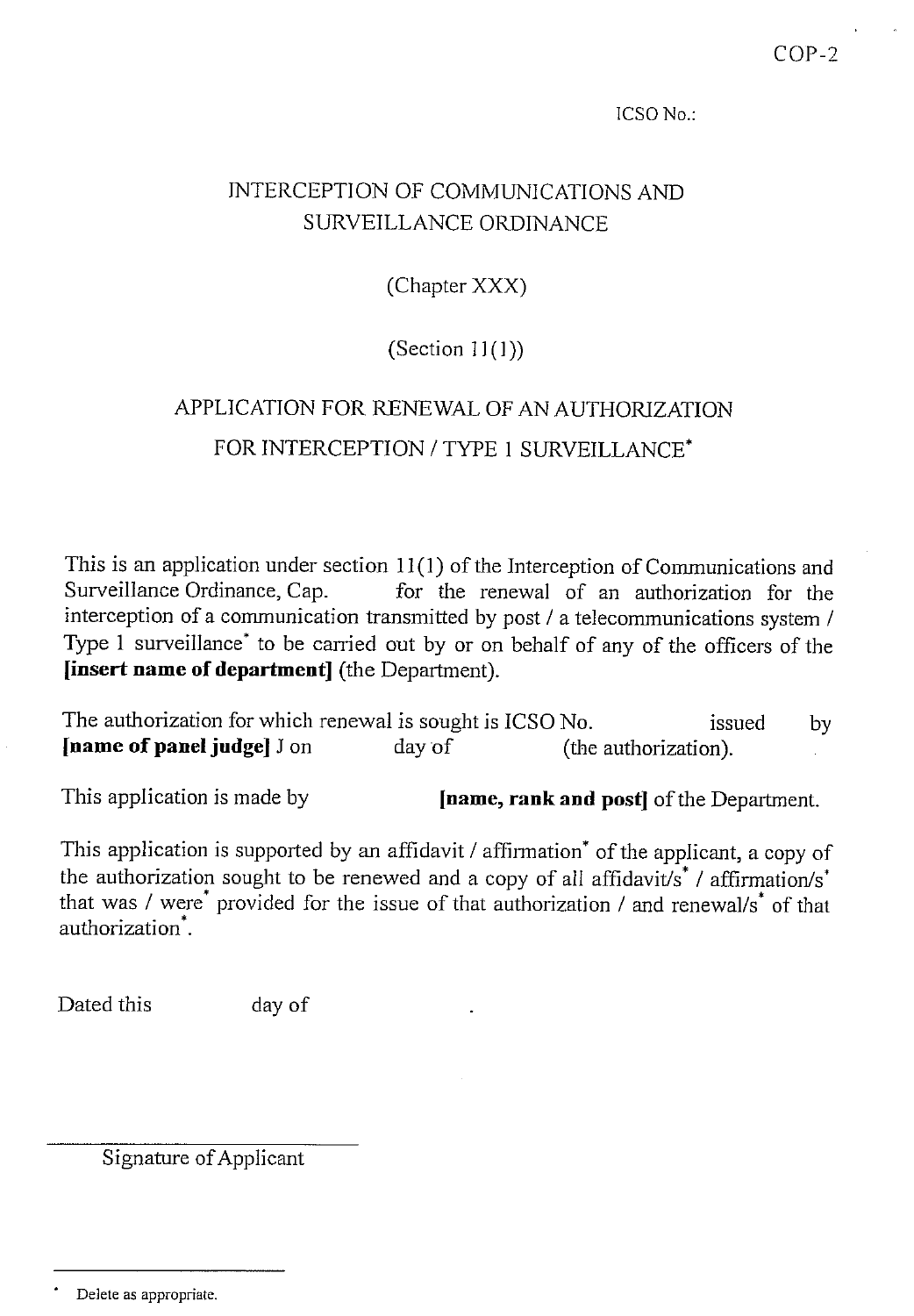### INTERCEPTION OF COMMUNICATIONS AND **SURVEILLANCE ORDINANCE**

(Chapter XXX)

(Section  $23(1)$ )

## APPLICATION FOR CONFIRMATION OF AN EMERGENCY AUTHORIZATION FOR INTERCEPTION / TYPE 1 SURVEILLANCE\*

This is an application under section 23(1) of the Interception of Communications and Surveillance Ordinance, Cap. for confirmation of an emergency authorization for the interception of a communication transmitted by post / a telecommunications system / Type 1 surveillance<sup>\*</sup> carried out / to be carried out by or on behalf of any of the officers of the *[insert name of department]* (the Department).

The emergency authorization for which confirmation is sought was issued by [name, rank and post] of the Department on day of hours (the emergency authorization). at

This application is made by [name, rank and post] of the Department.

This application is supported by an affidavit / affirmation<sup>\*</sup> of the applicant and a copy of the emergency authorization.

Dated this day of

Delete as appropriate.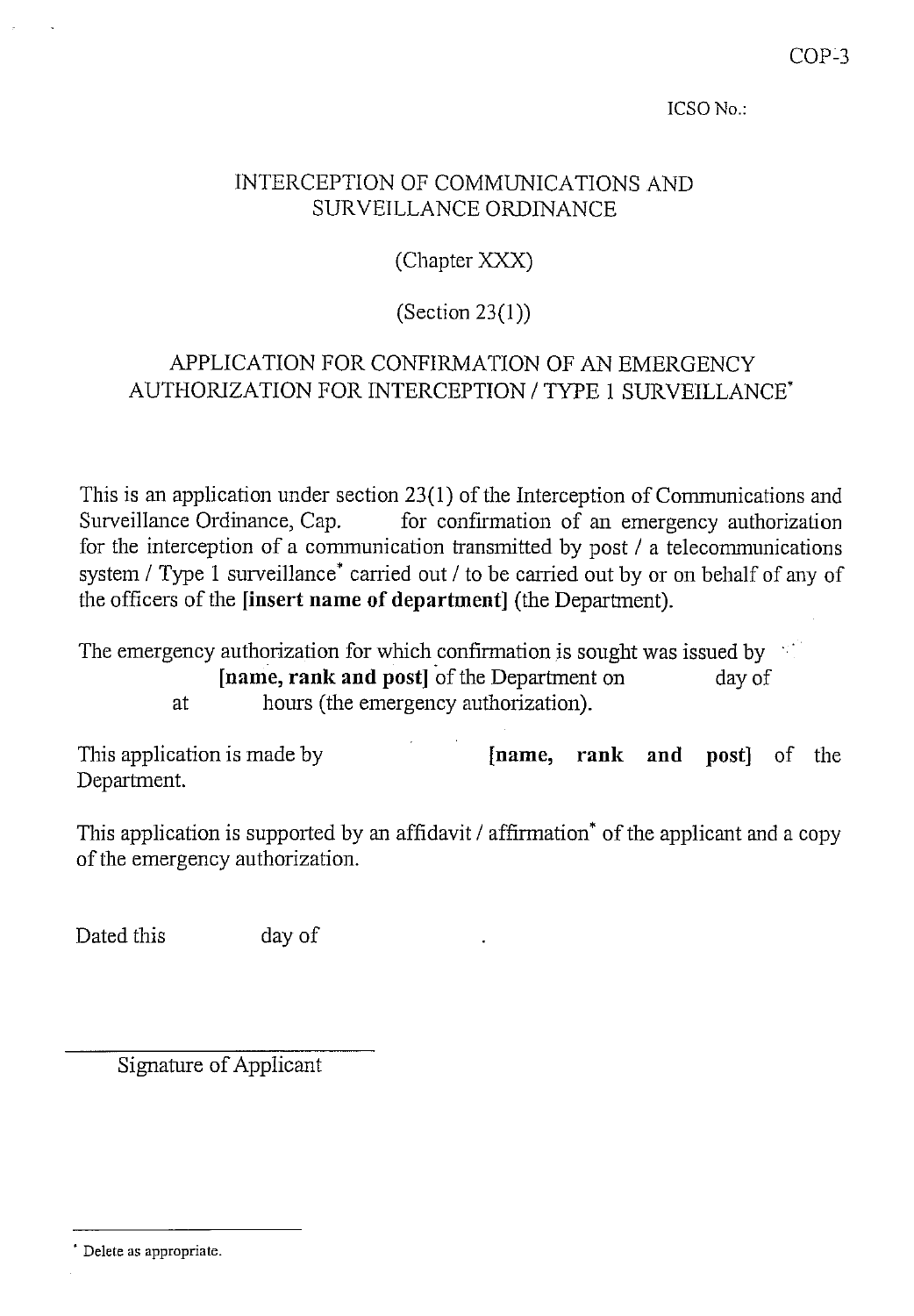#### INTERCEPTION OF COMMUNICATIONS AND SURVEILLANCE ORDINANCE

(Chapter XXX)

## (Section 23(1) and Section  $28(1)$ )

## APPLICATION FOR CONFIRMATION OF AN EMERGENCY AUTHORIZATION FOR INTERCEPTION / TYPE 1 SURVEILLANCE\* ISSUED UPON ORAL APPLICATION

This is an application under section 23(1) of the Interception of Communications and for confirmation of an emergency authorization Surveillance Ordinance, Cap. issued upon oral application.

The emergency authorization for which confirmation is sought is an emergency authorization for the interception of a communication transmitted by post / a telecommunications system / Type 1 surveillance<sup>\*</sup> carried out / to be carried out by or on behalf of any of the officers of the [insert the name of department] (the Department). This emergency authorization was issued by [name, rank and post] of hours. the Department on day of at

This application is made by

[name, rank and post] of the Department.

This application is supported by:

- an affidavit / affirmation<sup>\*</sup> of the applicant; and  $(i)$
- a record in writing containing all the information that would have been provided  $(ii)$ under the relevant application provision had the oral application been made in writing; and
- (iii) a record in writing setting out the determination that was orally delivered in respect of that oral application.

day of Dated this

<sup>\*</sup> Delete as appropriate.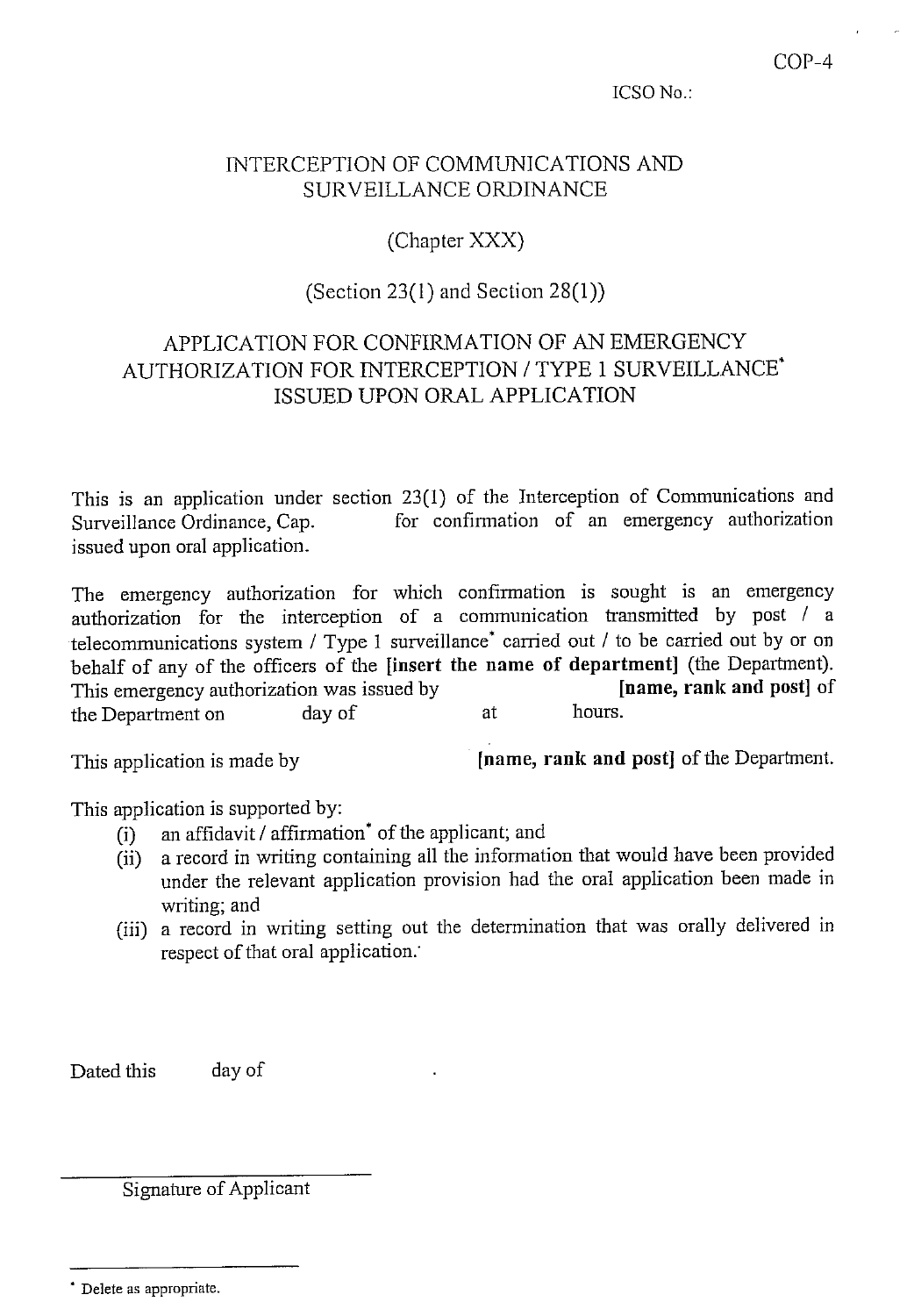$COP-5$ 

ICSO No.:

### INTERCEPTION OF COMMUNICATIONS AND **SURVEILLANCE ORDINANCE**

(Chapter XXX)

(Section  $26(1)$ )

## APPLICATION FOR CONFIRMATION OF AN AUTHORIZATION FOR INTERCEPTION / TYPE 1 SURVEILLANCE ISSUED / THE RENEWAL OF AN AUTHORIZATION FOR INTERCEPTION / TYPE 1 SURVEILLANCE GRANTED\* UPON ORAL APPLICATION

This is an application under section 26(1) of the Interception of Communications and Surveillance Ordinance, Cap. for confirmation of an authorization issued / the renewal of an authorization granted<sup>\*</sup> upon oral application.

The authorization / renewal of the authorization<sup>\*</sup> for which confirmation is sought is an authorization for the interception of a communication transmitted by post / a telecommunications system / Type 1 surveillance<sup>\*</sup> to be carried out by or on behalf of any of the officers of the linsert name of department]. This is an authorization that was issued / whose renewal was granted<sup>\*</sup> by **[name of panel judge**] J on day of hours. at

This application is made by [name of department].

[name, rank and post] of

This application is supported by:

- an affidavit / affirmation<sup>\*</sup> of the applicant; and  $(i)$
- $(ii)$ a record in writing:
	- containing all the information that would have been provided under the  $(a)$ relevant application provision had the oral application been made in writing; and
	- setting out the determination that was orally delivered in respect of that oral (b) application.

Dated this day of

<sup>\*</sup> Delete as appropriate.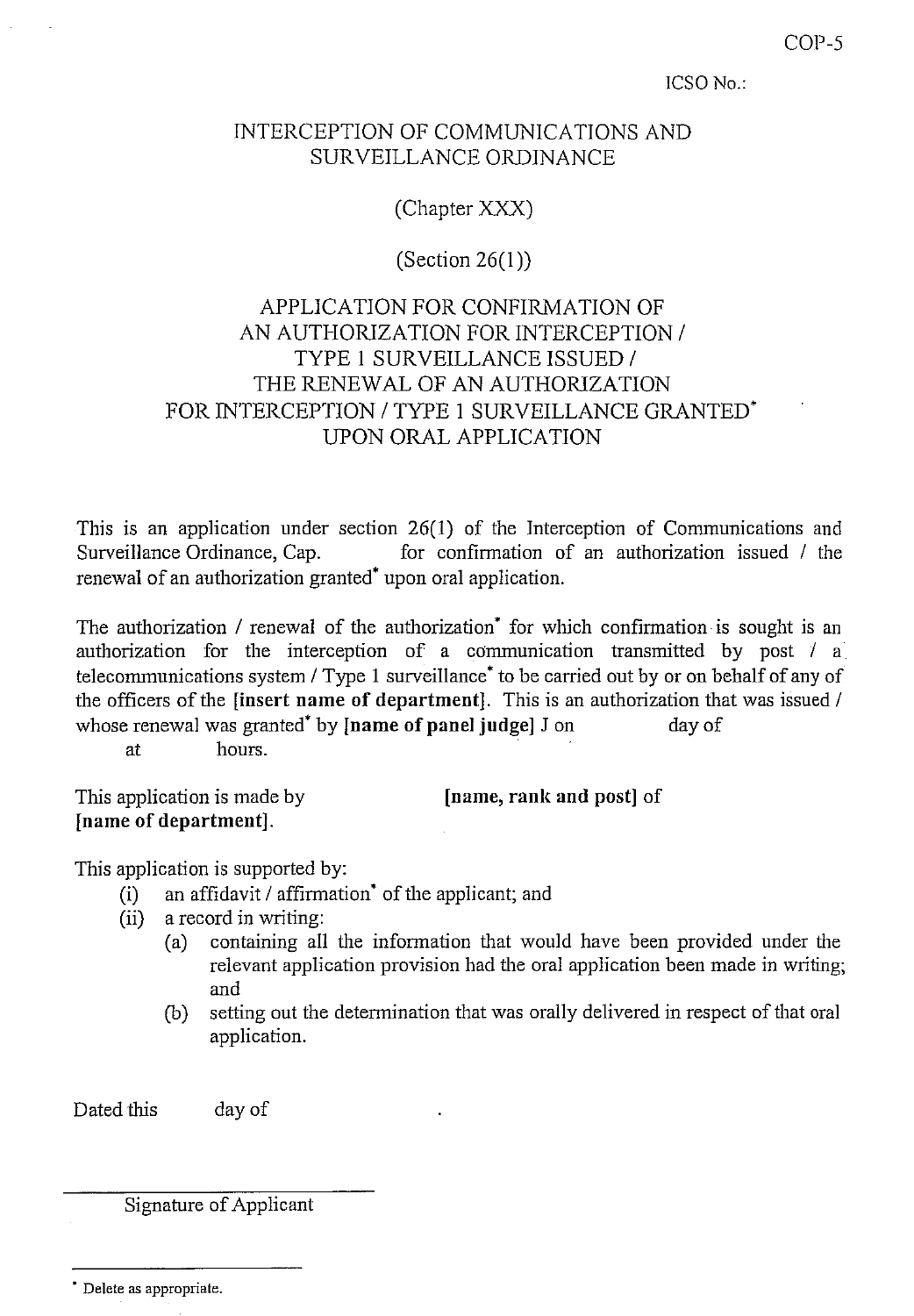## INTERCEPTION OF COMMUNICATIONS AND SURVEILLANCE ORDINANCE

(Chapter XXX)

(Section  $32(1)$ )

## APPLICATION FOR A DEVICE RETRIEVAL WARRANT

This is an application under section  $32(1)$  of the Interception of Communications and Surveillance Ordinance, Cap. for the issue of a device retrieval warrant.

The application is made in respect of a device/s\* authorized to be used under and installed pursuant to a prescribed authorization issued by [name of panel judge] J on the and numbered ICSO No. day of

This application is made by [name of department]. [name, rank and post] of

This application is supported by an affidavit / affirmation<sup>\*</sup> of the applicant and a copy of the prescribed authorization.

Dated this day of

<sup>\*</sup> Delete as appropriate.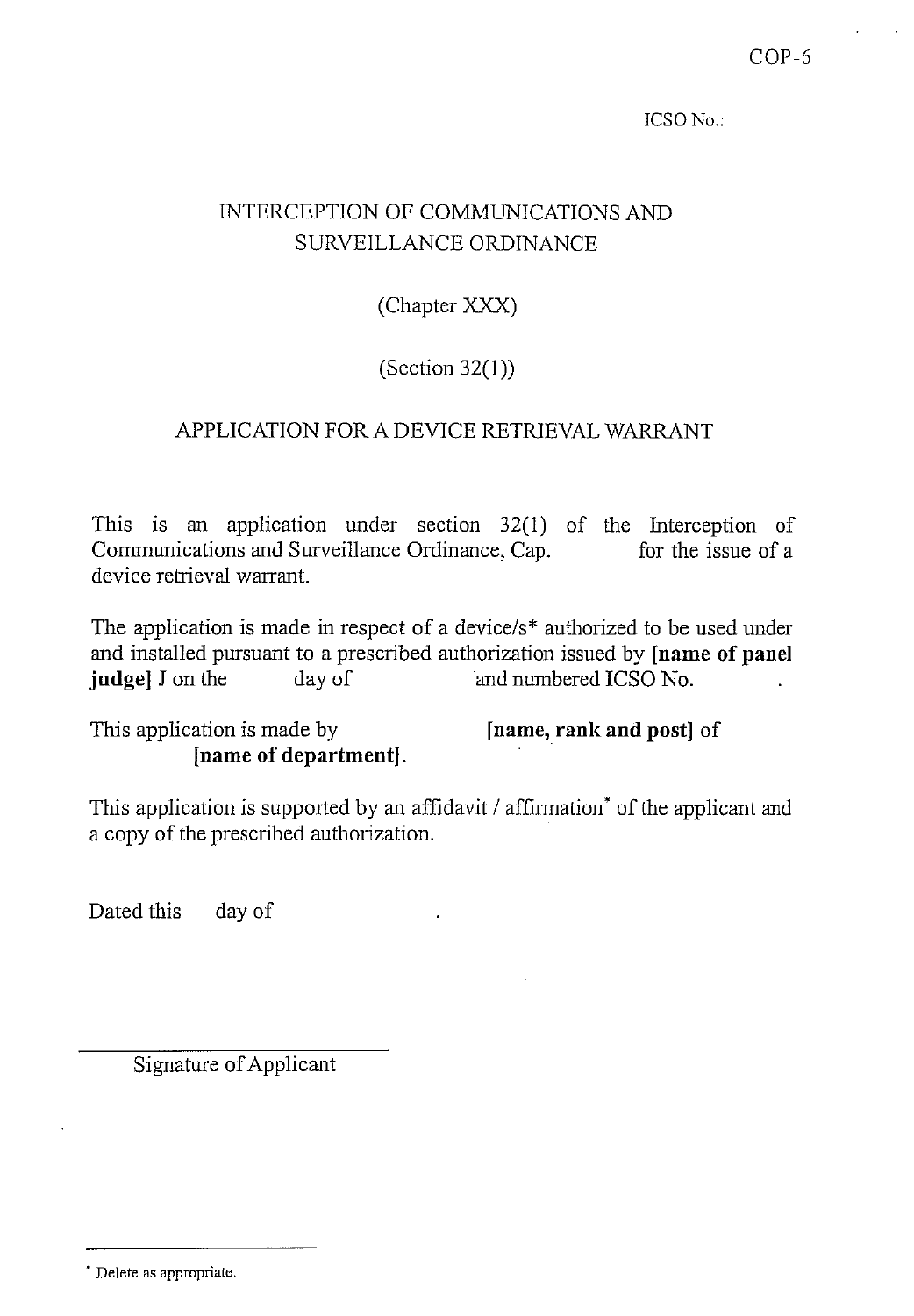## INTERCEPTION OF COMMUNICATIONS AND SURVEILLANCE ORDINANCE

(Chapter XXX)

(Section  $55(3)$ )

## REPORT ON THE DISCONTINUANCE OF INTERCEPTION / TYPE 1 SURVEILLANCE\* CARRIED OUT UNDER A PRESCRIBED AUTHORIZATOIN

This is a report under section 55(3) of the Interception of Communications and Surveillance Ordinance, Cap. , on the discontinuance of interception of a communication transmitted by post / a telecommunications system  $\sqrt{\text{Type 1}}$ surveillance<sup>\*</sup> carried out under a prescribed authorization.

The prescribed authorization under which the discontinued interception of a communication transmitted by post / a telecommunications system / Type 1 surveillance<sup>\*</sup> was carried out by or on behalf of any officers of the [insert name of department] (the Department) is a prescribed authorization, ICSO No. which was issued by the Honourable Mr / Madam\* Justice\* on the day of (the authorization).

The interception / Type 1 surveillance<sup>\*</sup> was discontinued on dav  $\alpha$ f hours [time] on the ground that the [date] at conditions for its continuance were not met. [set out details of how the conditions for its continuance were not met]

This report is made by [name, rank and post<sub>1</sub>  $\Omega$ the Department.-

Dated this day of

Signature of Reporting Officer

Delete as appropriate.